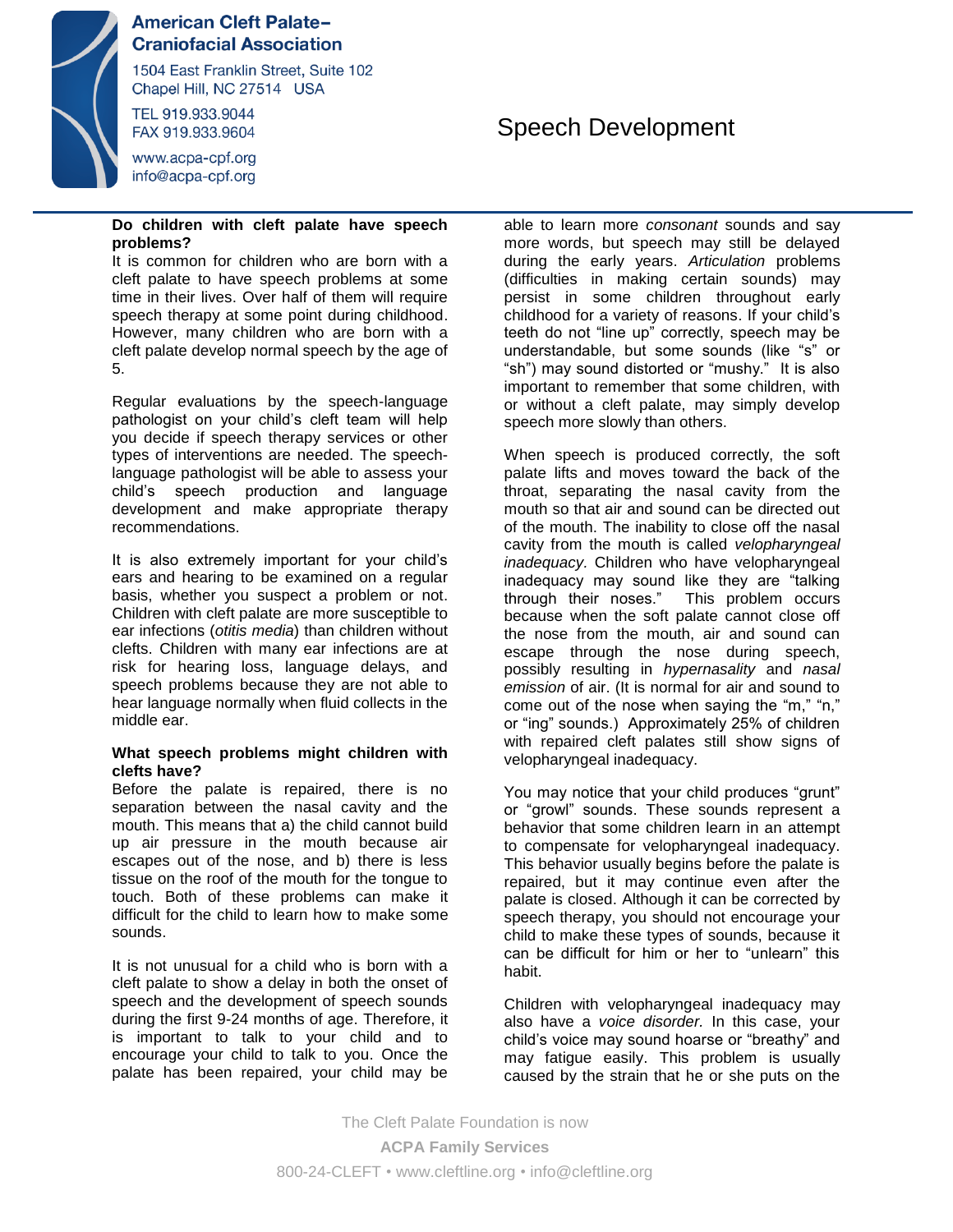vocal cords while trying to build the pressure necessary for normal speech.

### **What can be done about speech problems?**

Speech therapy alone may be able to correct your child's speech disorder. Therapy can be extremely effective for children with mild hypernasality, an articulation disorder, or speech delay. The goal of speech therapy will be to develop good speech habits as well as to learn how to produce sounds correctly. Speech therapy alone will generally NOT correct hypernasality that is caused by moderate to severe velopharyngeal inadequacy. The type of therapy your child receives will be determined by the type of problem your child has. Furthermore, the amount of therapy your child needs will depend on the severity of the speech problem. If your child's articulation difficulties are related to a dental abnormality, the combination of articulation therapy and dental treatment can help to minimize the problem.

If your cleft palate team decides that speech therapy alone will not correct your child's speech problem, there are some other options. Your child may require another palate surgery to help with speech. The two most common speech surgeries are 1) *pharyngeal flap* and 2) *sphincter pharyngoplasty.* (The surgeon may also choose to redo the original repair.) Your child's speechlanguage pathologist and surgeon will work together to determine the most appropriate type of surgery for your child. Talk to your surgeon about which procedure he or she intends to perform. It is important to remember that surgery is not a "quick fix." It is almost always necessary for a child to participate in speech therapy after surgery to practice correct articulation and good speech habits.

Although surgery is the most frequently-chosen approach for improving velopharyngeal function, a *prosthetic device* may be an option for some patients. These speech aids are placed in the mouth, much like an orthodontic retainer. The two most common types are 1) the speech bulb and 2) the palatal lift. The speech bulb is designed to partially close off the space between the soft palate and the throat. The palatal lift appliance serves to lift the soft palate to a position that makes closure possible. Many professionals feel that prosthetic appliances work best in children who are at least five years of age. However, each patient should be evaluated on an individual basis to determine if

one of these devices is appropriate for him or her.

## **What is the role of the speech-language pathologist on a cleft palate team?**

The speech-language pathologist on the cleft palate team has many responsibilities and should see your child regularly. The speechlanguage pathologist should consistently assess your child's speech and language development, as well as screen for hearing problems (with the help of an audiologist). In addition to evaluating speech, the speech-language pathologist can help you and your child minimize feeding difficulties, possibly offering guidance on adapted feeding techniques. (This role may also be filled by the team nurse.)

## **What can parents do to help?**

Parents and caregivers play a vital role in a child's speech and language development. It is important that you talk to your child and encourage him or her to practice appropriate speech behaviors. If possible, work closely with your speech-language pathologist to develop a home carryover program. He or she can tell you about certain activities that are specific to your child's speech disorder. It is important that your child feels successful about his or her speech, so always be encouraging and make it fun!

### **How do parents pay for speech therapy?**

Insurance companies may pay for speech therapy for children born with cleft lip and palate, though they may limit the number of therapy sessions and may require a physician's letter. Consult with your insurance provider to obtain the necessary information. Your school district is also obligated to evaluate and treat your child if he or she qualifies for the school program and has reached the age of three. Contact your school system's special education department to inquire about these services.

# **Where can I learn more?**

Further information can be obtained from any member of your cleft palate team, your local school district, and the American Cleft Palate-Craniofacial Association (ACPA). ACPA has produced this factsheet and other publications about various aspects of treatment for individuals born with clefts.

**Please contact ACPA Family Services for further information or for a referral to a cleft palate/craniofacial team.**